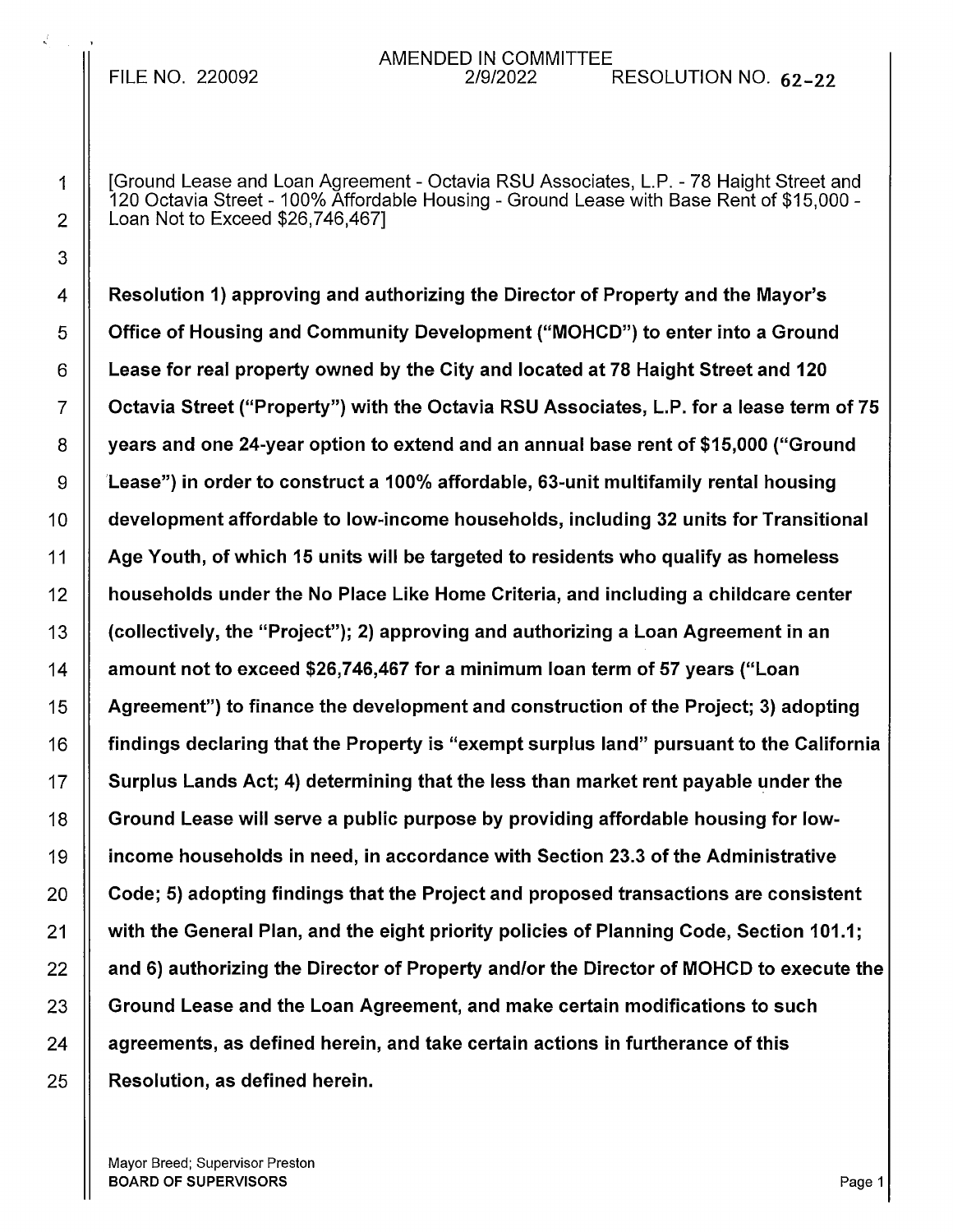2 WHEREAS, The City and County of San Francisco ("City") owns certain real property 3 | | located at 78 Haight Street and 120 Octavia Street in San Francisco, California, which is 4 comprised of approximately 5,581 square feet and known as Assessor's Parcel Block  $5$  | No. 0853, Lot No. 065 and Lot No. 066 (formerly APN 0853-032) (the "Property"); and

6 | WHEREAS, The City, acting through MOHCD, administers a variety of housing  $7 \parallel$  programs that provide financing for the development of new affordable housing and the 8 **F** rehabilitation of single- and multi-family housing for low- and moderate-income households 9 | and resources for homeowners in San Francisco; and

10 **NUMBEREAS, MOHCD enters into loan agreements with affordable housing developers** 11 and operators; administers loan agreements; reviews annual audits and monitoring reports; 12 monitors compliance with affordable housing requirements in accordance with capital funding 13 regulatory agreements; and if necessary, takes appropriate action to enforce compliance; and

14 WHEREAS, On June 19, 2017, MOHCD issued a Request for Proposals ("RFP") for a 15 | developer to work with the City to develop affordable family housing and a ground floor 16  $\parallel$  commercial and community-serving space on the Property; and

17 WHEREAS, Tenderloin Neighborhood Development Corporation, a California nonprofit 18 | public benefit corporation ("TNDC") responded to the RFP and was selected as the developer 19 | of the Project; and

20 WHEREAS, TNDC has established Octavia RSU Associates, L.P., a California 21 | imited partnership (the "Developer"), as a separate entity under which to develop and 22  $\parallel$  construct the Project; and

23 | WHEREAS, On February 21, 2020, by Notice of Final Approval of an SB 35 24 | Project, the Planning Department by case No. 2019-021893PR determined that the  $25$   $\parallel$  development of the Project met all the standards of the Planning Code and would be

Mayor Breed; Supervisor Preston BOARD OF SUPERVISORS **Page 2** 

 $\mathbb{Z}^{\mathcal{A}}$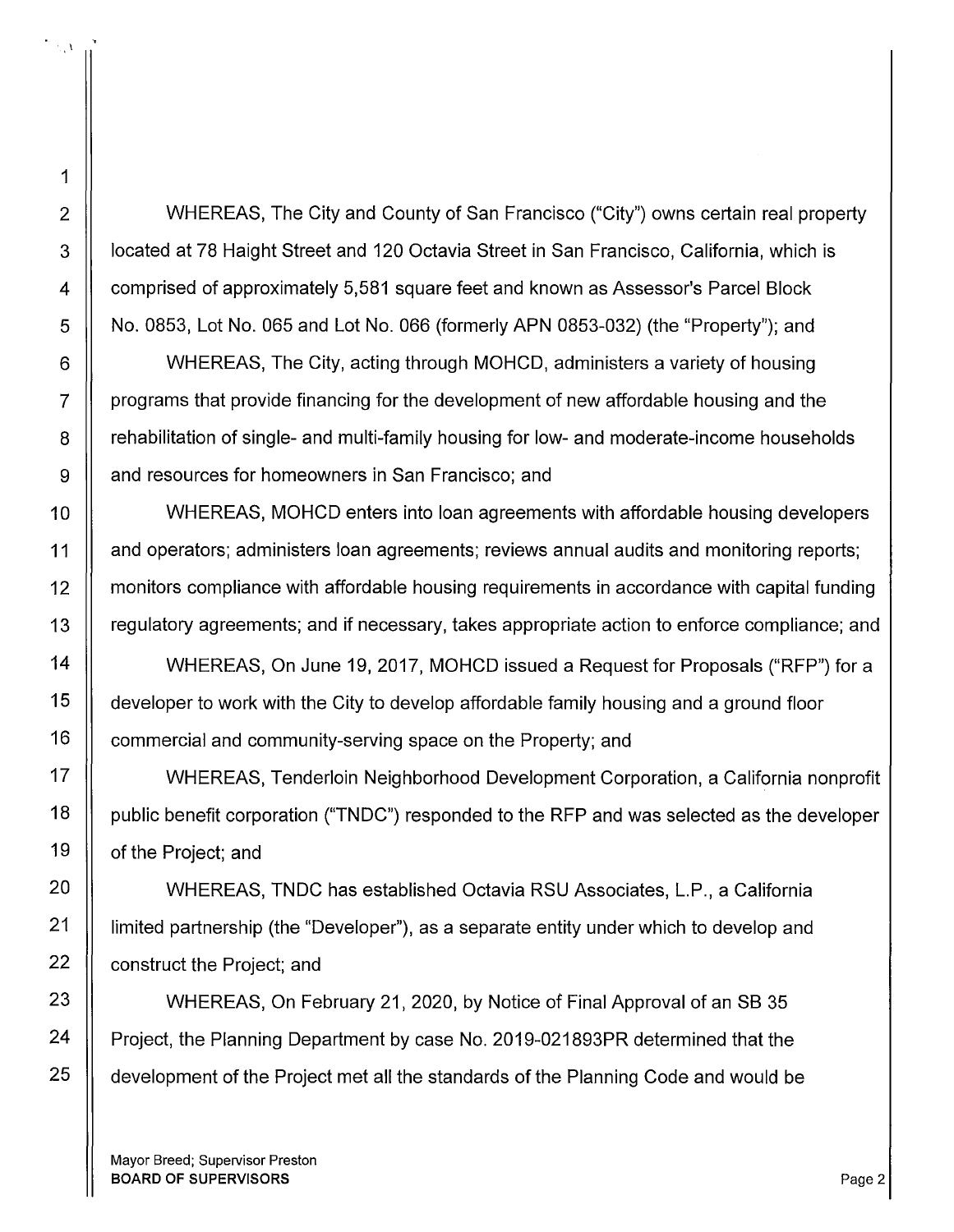1 eligible for ministerial approval under California Government Code, Section 65913.4 2 (Senate Bills 35 and 765), California Public Resources Code, Section 21080, and the 3 CEQA Guidelines, Sections 15002(i)(1 ), 15268 and 15369, and would therefore not be 4  $\parallel$  subject to the California Environmental Quality Act ("CEQA"); and

5 WHEREAS, The Planning Director has authorized the affordable housing project 6 | authorization for the Project, deeming the Project consistent with the City's General Plan, and 7 eight priority policies of Planning Code, Section 101.1 (the "Planning Department 8 | Authorization"); a copy of the Planning Department Authorization is on file with the Clerk of the 9 | Board of Supervisors in File No. 220092, and is incorporated herein by reference; and

10 | WHEREAS, The Property is "exempt surplus land," as defined in California 11 Government Code, Section 54221 (f)(1 ), because the Project will restrict 100% of the 12 residential units to low-income persons and families, pursuant to California Government Code, 13 | Section 54221(f)(1)(F)(i); and

14 | WHEREAS, MOHCD and the Director of Property have approved the form of the 15 | Ground Lease between the City and the Developer, pursuant to which the City will lease the 16 | Property to the Developer for a term of 75 years and one 24-year option to extend and a base 17  $\parallel$  rent of \$15,000 per year, in exchange for the Developer's agreement, among other things, to 18 | construct and operate the Project with rent levels affordable to households up to 65% of 19 unadjusted San Francisco Area Median Income (AMI); a copy of the Ground Lease in a form 20 | substantially approved is on file with the Clerk of the Board of Supervisors in File No. 220092, 21 | and is incorporated herein by reference; and

22 || WHEREAS, The proposed rent of the Ground Lease is less than Market Rent (as 23 | defined in Administrative Code, Section 23.2), but the lower rent will serve a public purpose by 24 | providing affordable housing for low-income households in need; and

Mayor Breed; Supervisor Preston BOARD OF SUPERVISORS **Page 3**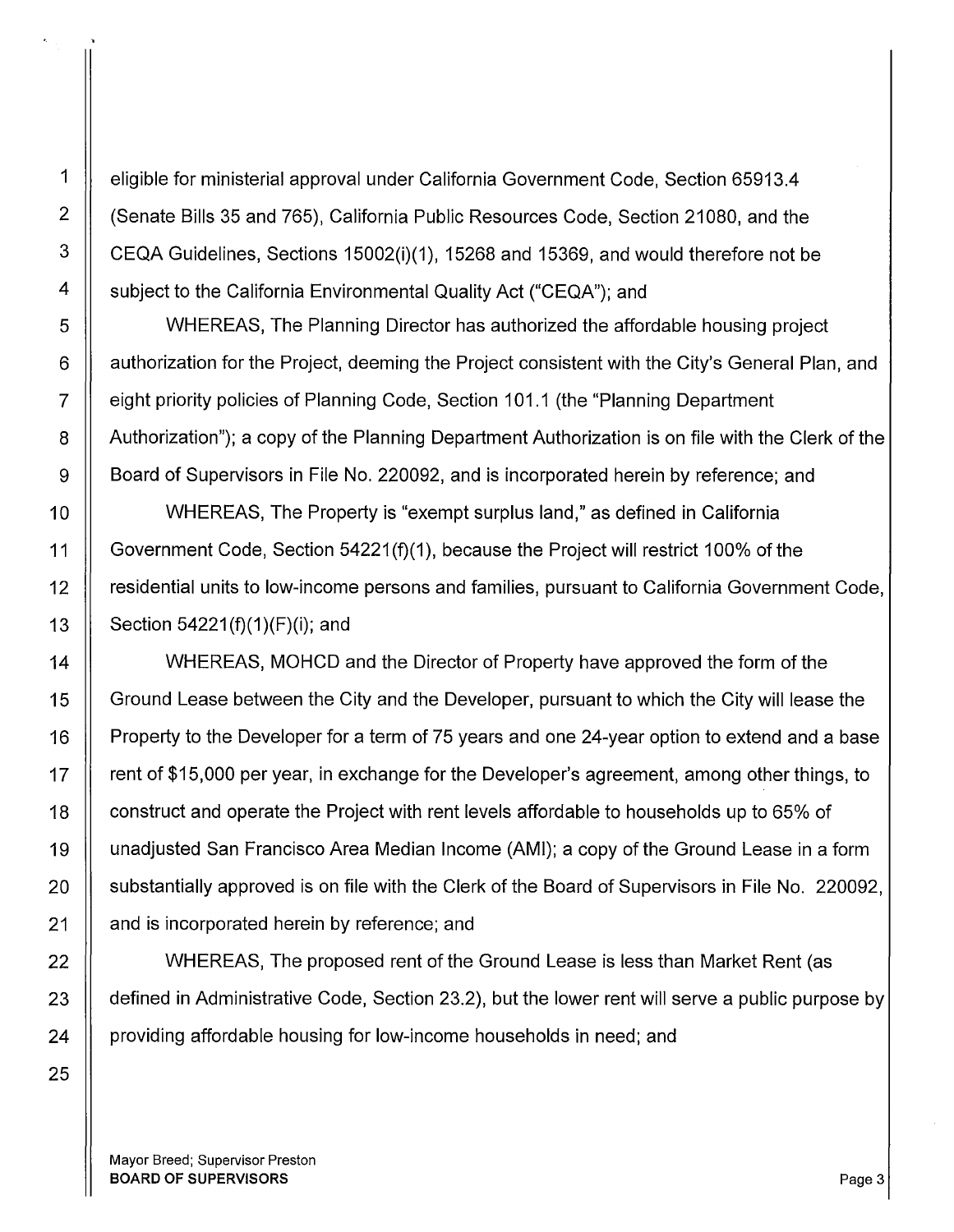1 | WHEREAS, MOHCD is also providing the Developer with new financial assistance to 2  $\parallel$  leverage equity from an allocation of low-income housing tax credits and other funding 3 | sources in order for Developer to construct the Project; and

4 | WHEREAS, On January 14, 2022, the Citywide Affordable Housing Loan Committee, 5 Consisting of MOHCD, Department of Homeless and Supportive Housing, the Office of 6 Community Investment and Infrastructure, and the Controller's Office of Public Finance  $\bigwedge$  $7 \parallel$  recommended approval to the Mayor of the Loan Agreement for the Project in an amount not 8 | to exceed \$26,746,467 in local funds, a copy of which is in a form substantially approved is on 9 file with the Clerk of the Board of Supervisors in File No. 220092, and is incorporated herein 10  $\parallel$  by reference; and

11 | WHEREAS, The Loan Agreement would be entered into under the following material 12  $\parallel$  terms: (i) a minimum term of 57 years; (ii) an interest rate of up to three percent (3%); (iii) 13 annual repayment of the Loan Agreement by Developer through residual receipts from the 14 | Project; (iv) the Project shall be restricted for life of the Project as affordable housing to low-15 income households with annual maximum rent and income established by MOHCD; and (v) 16 | the Loan Agreement shall be secured by a deed of trust recorded against each of the 17 | Developer's leasehold interest in the Property; now, therefore, be it

18 RESOLVED, That the Board of Supervisors hereby finds that the Project (and 19 associated actions necessary to effectuate the Project) is consistent with the General Plan, 20  $\parallel$  and with the eight priority policies of Planning Code, Section 101.1, for the same reasons as 21 | set forth in the Planning Department Authorization, and hereby incorporates such findings by  $22$   $\parallel$  reference as though fully set forth in this Resolution; and, be it

23 | FURTHER RESOLVED, That the Board of Supervisors hereby finds, in consideration  $24$  | of the foregoing, that the Property is "exempt surplus land," as defined in California 25  $\parallel$  Government Code, Section 54221(f)(1), because the Project will restrict 100% of the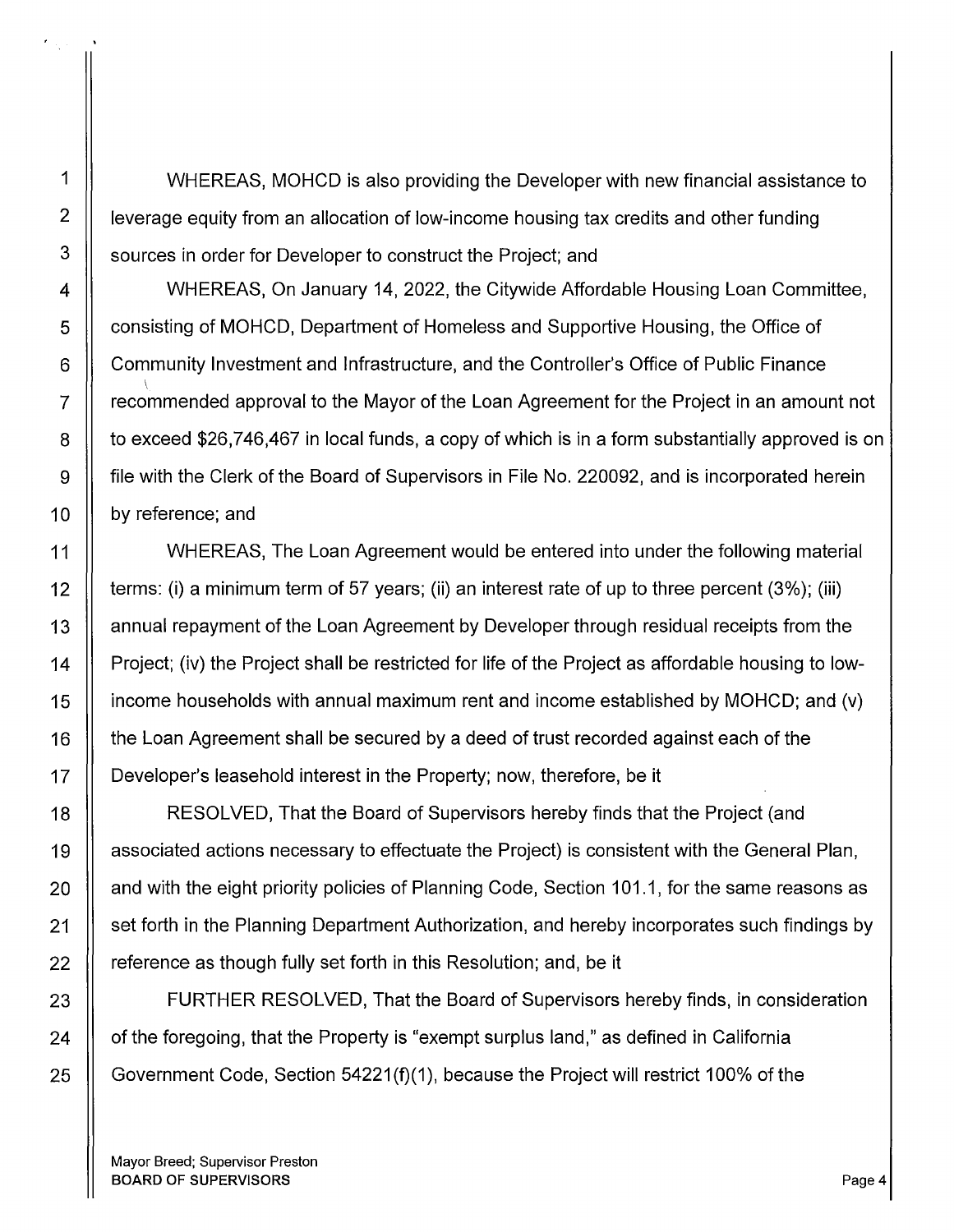1 residential units to low-income persons and families, pursuant to California Government Code, 2 | Section 54221(f)(1)(F)(i); and

3 FURTHER RESOLVED, That in accordance with the recommendation of the Director 4 | of MOHCD and the Director of Property, the Board of Supervisors approves the Ground 5 Lease in substantially the form presented to the Board, and authorizes the Director of 6 **Property (or the Director's designee, as used throughout) and Director of MOHCD (or the** 7 Director's designee, as used throughout), to execute and deliver Ground Lease, in 8 S  $\parallel$  substantially the form presented to the Board, and any such other documents or agreements 9 (including such agreements to provide adequate or additional security or indemnities as 10 | required by lenders to consummate the financing of the Project or lease of the Property) that 11 | are necessary or advisable, in consultation with the City Attorney, to complete the transaction 12 | contemplated by the Ground Lease and to effectuate the purpose and intent of this 13 | Resolution, and determines that the less than Market Rent payable under the Ground Lease 14 | will serve a public purpose by providing affordable housing for low-income households in 15 | need; and, be it

16 | FURTHER RESOLVED, That the Board of Supervisors hereby approves the Loan 17 | Agreement and the transaction contemplated thereby in substantially the form presented to 18 the Board, and authorizes the Mayor and the Director of MOHCD, to execute and deliver the 19 Loan Agreement and any such other documents that are necessary or advisable to complete 20 | the transaction contemplated by the Loan Agreement and to effectuate the purpose and intent 21 | of this Resolution; and, be it

22 | FURTHER RESOLVED, That the Board of Supervisors authorizes the Director of 23  $\parallel$  Property and/or Director of MOHCD, in consultation with the City Attorney, to enter into any 24 | additions, amendments, or other modifications to the Ground Lease and the Loan Agreement, 25 | and any other documents or instruments necessary in connection therewith (including, without

Mayor Breed; Supervisor Preston BOARD OF SUPERVISORS **Page 5**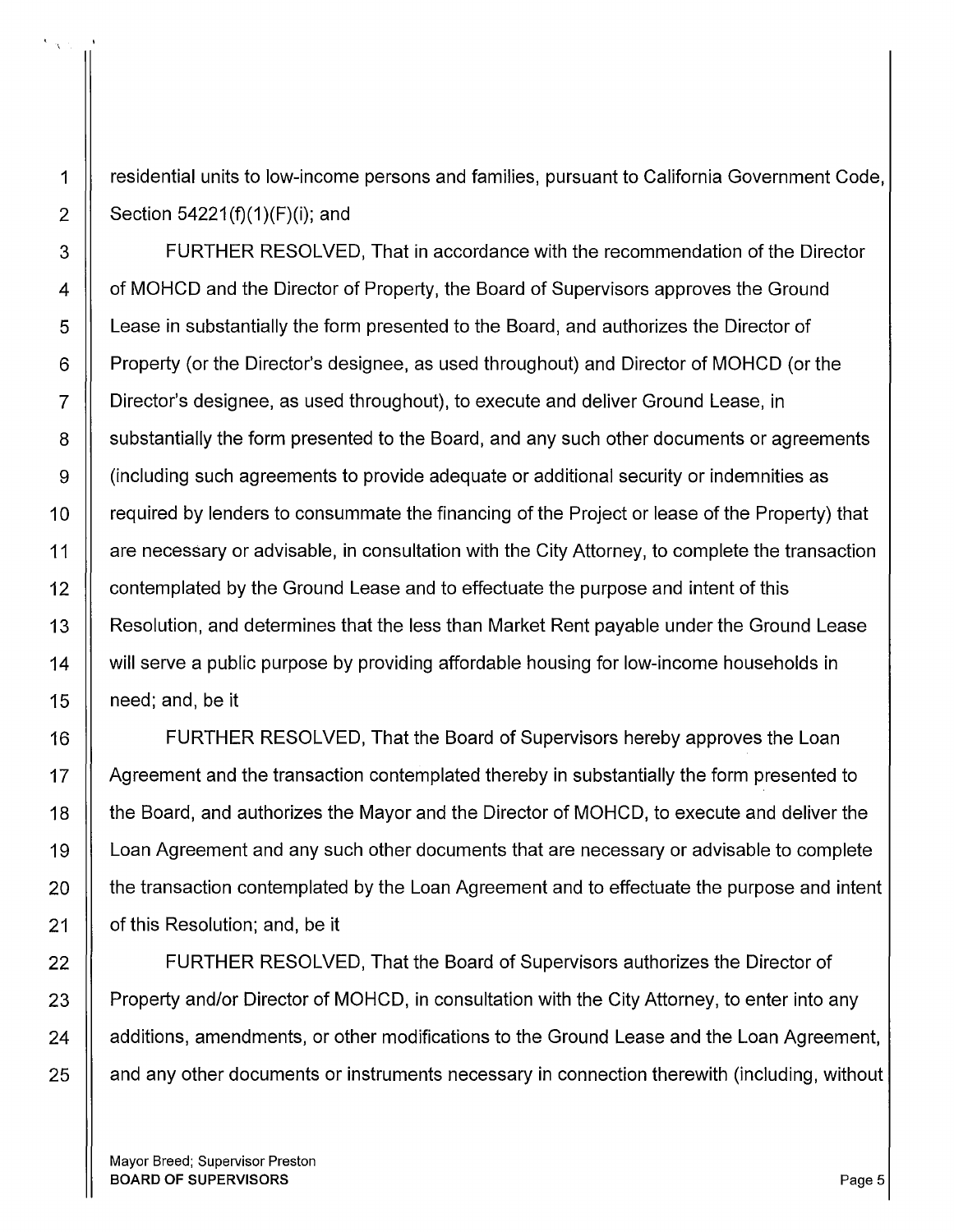1 limitation, preparation and attachment or, or changes to, any of all of the exhibits and ancillary 2 | agreements), that the Director of Property and/or Director of MOHCD determine are in the 3 | best interests of the City, do not materially decrease the benefits to the City with respect to the 4  $\parallel$  Property, do not materially increase the obligations or liabilities of the City, and are necessary 5 | or advisable to complete the transaction contemplated in the Ground Lease and the Loan 6 Agreement, and that effectuate the purpose and intent of this Resolution, such determination 7  $\parallel$  to be conclusively evidenced by the execution and delivery by the Director of Property and/or 8 | the Director of MOHCD of any such additions, amendments, or other modifications; and, be it

9 **FURTHER RESOLVED, That the Board of Supervisors hereby authorizes and** 10 | delegates to the Director of MOHCD and/or the Director of Property, the authority to 11 | undertake any actions necessary to protect the City's financial security in the Property and 12 enforce the affordable housing restrictions, which may include, without limitation, acquisition 13 | of the Property upon foreclosure and sale at a trustee sale, acceptance of a deed in lieu of 14 foreclosure, or curing the default under a senior loan; and, be it

15 FURTHER RESOLVED, That all actions authorized and directed by this Resolution and 16 | heretofore taken are hereby ratified, approved and confirmed by this Board of Supervisors; 17  $\parallel$  and, be it

18 FURTHER RESOLVED, That within thirty (30) days of the Ground Lease and the Loan 19 Agreement being fully executed by all parties, MOHCD shall provide the final agreements to  $20$   $\parallel$  the Clerk of the Board for inclusion into the official file.

Mayor Breed; Supervisor Preston BOARD OF SUPERVISORS **Page 6** 

 $\mathcal{I}_{V\mathcal{L}}$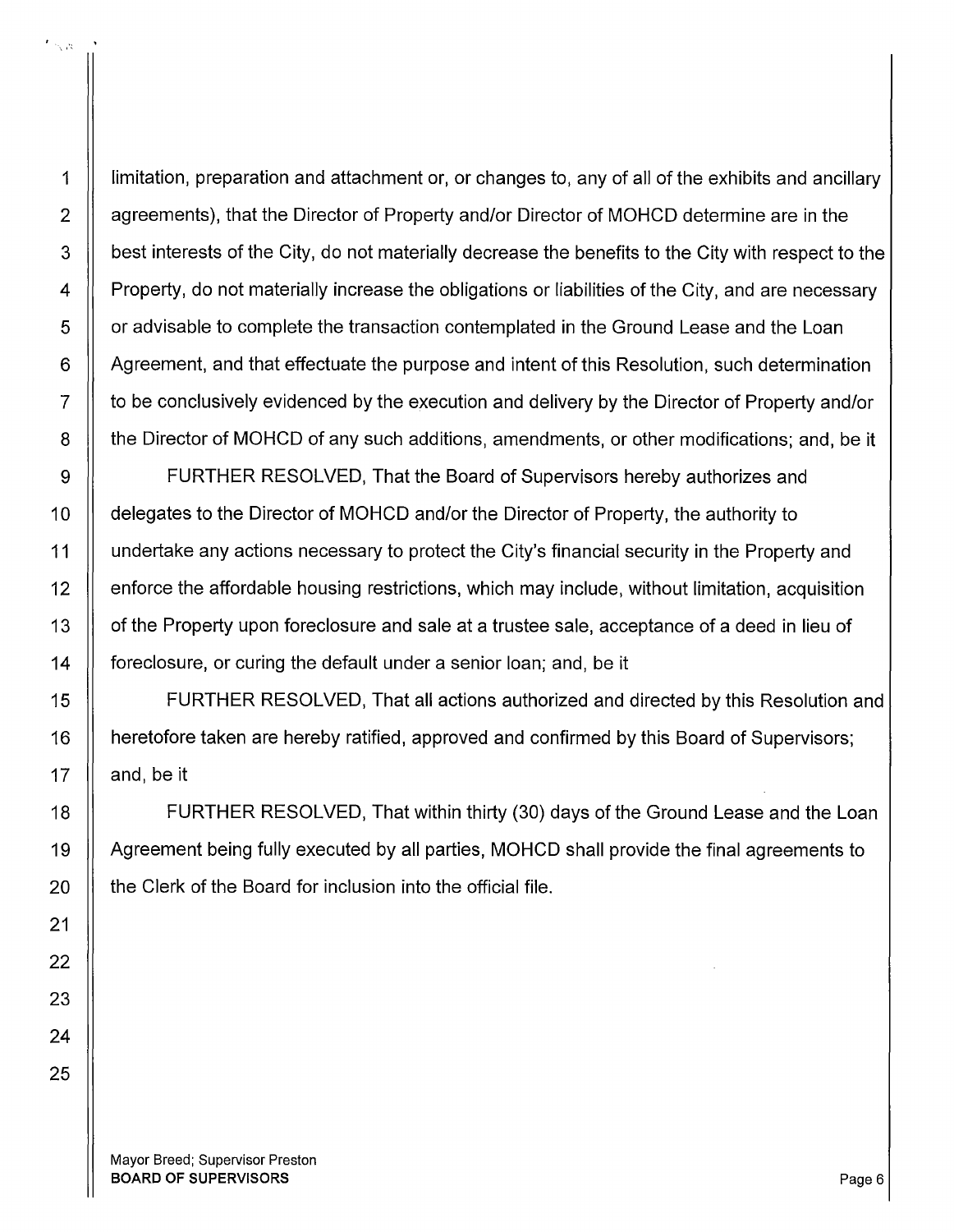| 1              |        |
|----------------|--------|
| $\overline{c}$ | F      |
| 3              |        |
| 4              |        |
| 5              |        |
| 6              |        |
| 7              |        |
| 8              | É<br>N |
| 9              |        |
| 10             |        |
| 11             |        |
| 12             |        |
| 13             |        |
| 14             |        |
| 15             |        |
| 16             |        |
| 17             |        |
| 18             |        |
| 19             |        |
| 20             |        |
| 21             |        |
| 22             |        |
| 23             |        |
| 24             |        |
| 25             |        |
|                |        |

## RECOMMENDED:

<u>/s/\_</u> Andrico Q. Penick, Director of Property

 $\frac{7}{2}$  ||  $\frac{1}{2}$  ||  $\frac{1}{2}$  ||  $\frac{1}{2}$  ||  $\frac{1}{2}$  ||  $\frac{1}{2}$  ||  $\frac{1}{2}$  ||  $\frac{1}{2}$  ||  $\frac{1}{2}$  ||  $\frac{1}{2}$  ||  $\frac{1}{2}$  ||  $\frac{1}{2}$  ||  $\frac{1}{2}$  ||  $\frac{1}{2}$  ||  $\frac{1}{2}$  ||  $\frac{1}{2}$  ||  $\frac{1}{2}$  || Eric D. Shaw, Director <sup>8</sup> H Mayor's Office of Housing and Community Development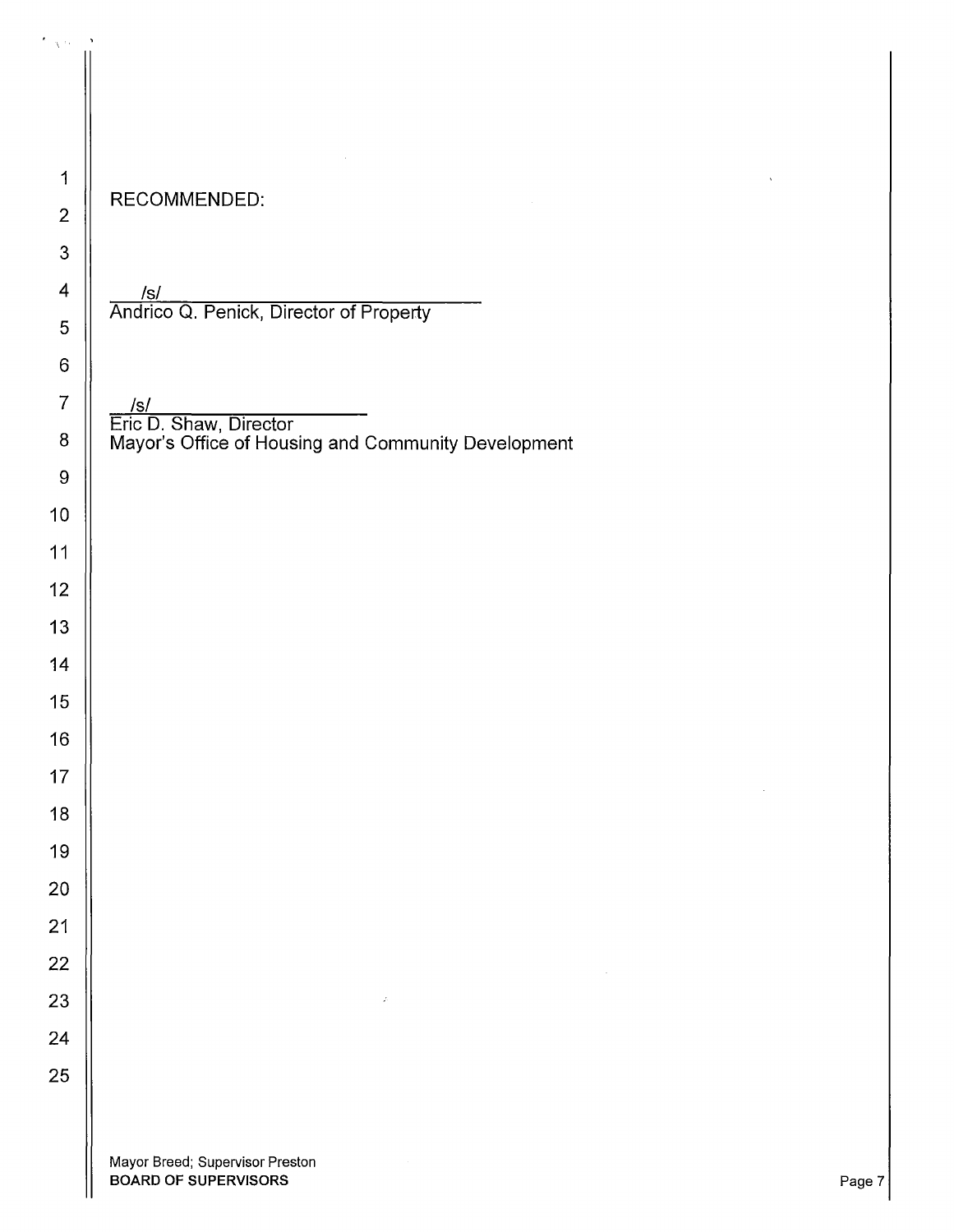

## **City and County of San Francisco Tails Resolution**

City Hall l Dr. Carlton B. Goodlett Place San Francisco, CA 94102-4689

**File Number:** 220092 **Date Passed:** February 15, 2022

Resolution 1) approving and authorizing the Director of Property and the Mayor's Office of Housing and Community Development ("MOHCD") to enter into a Ground Lease for real property owned by the City and located at 78 Haight Street and 120 Octavia Street ("Property") with the Octavia RSU Associates, L.P. for a lease term of 75 years and one 24-year option to extend and an annual base rent of \$15,000 ("Ground Lease") in order to construct a 100% affordable, 63-unit multifamily rental housing development affordable to low-income households, including 32 units for Transitional Age Youth, of which 15 units will be targeted to residents who qualify as homeless households under the No Place Like Home Criteria, and including a childcare center (collectively, the "Project"); 2) approving and authorizing a Loan Agreement in an amount not to exceed \$26,746,467 for a minimum · 16an term of 57 years ("Loan Agreement") to finance the development and construction of the Project; 3) adopting findings declaring that the Property is "exempt surplus land" pursuant to the California Surplus Lands Act; 4) determining that the less than market rent payable under the Ground Lease will serve a public purpose by providing affordable housing for low-income households in need, in accordance with Section 23.3 of the Administrative Code; 5) adopting findings that the Project and proposed transactions are consistent with the General Plan, and the eight priority policies of Planning Code, Section 101.1; and 6) authorizing the Director of Property and/or the Director of MOHCD to execute the Ground Lease and the Loan Agreement, and make certain modifications to such agreements, as defined herein, and take certain actions in furtherance of this Resolution, as defined herein.

February 09, 2022 Budget and Finance Committee - AMENDED, AN AMENDMENT OF THE WHOLE BEARING SAME TITLE

. February 09, 2022 Budget and Finance Committee - RECOMMENDED AS AMENDED

February 15, 2022 Board of Supervisors -ADOPTED

Ayes: 11 - Chan, Haney, Mandelman, Mar, Melgar, Peskin, Preston, Ronen, Safai, Stefani and Walton